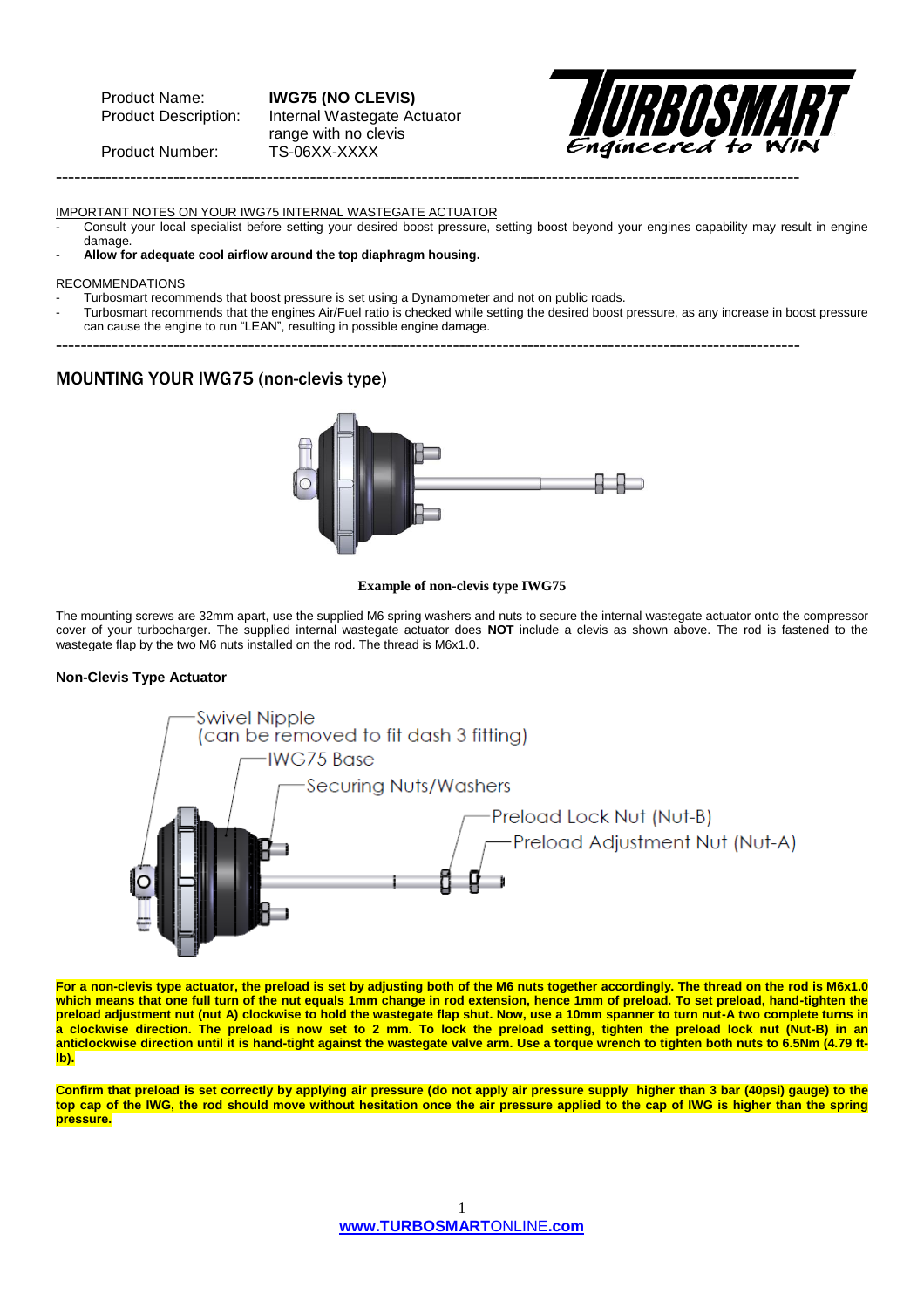# ACHIEVING YOUR TARGET BOOST PRESSURE

There are various factors involved in achieving your target boost pressure including.

- The size of the spring fitted in your wastegate actuator i.e. the boost pressure achieved by the wastegate actuator spring only.
- The desired level of boost pressure and the difference between this and your wastegate spring pressure.
- The size of your turbocharger and wastegate and the resulting exhaust manifold backpressure in your system.

#### **Turbosmart recommends the ideal setup for achieving your target boost pressure is to use the wastegate actuator in conjunction with a Turbosmart boost controller.**

# IMPORTANT NOTES ON SETTING THE WASTEGATE ACTUATOR SPRING PRESSURE

A stiffer spring should only be used when necessary. The wastegate actuator allows for different combinations of spring pressures. All springs that are adaptable with the wastegate actuator are shown in the table below. The tuner can use combinations of up to 3 springs to achieve the following base boost pressures. To aid in the identification of these springs they are supplied colour coded. If this colour coding is not clear please use the dimensions in the following table to identify the spring. Please see the following detailed instructions on setting your wastegate actuator spring pressure. The springs chosen should be rated to the lowest boost level desired. **Notes:**

- **1. As a rough guide it is possible to double the base pressure when accompanying a Turbosmart IWG75 with a Turbosmart boost controller if the system is adequately sized. Results will vary depending on every application.**
- **2. Check the spring combination in your IWG75. If more springs are required, they can purchased from your Turbosmart dealer by using the TS-xxx-xxxx part numbers shown below each spring.**

| <b>Pressure rating</b>                            |            |       | 3 PSI Inner                | 5 PSI Inner                | <b>7 PSI Middle</b>     | 11 PSI Middle              | 10 PSI Outer            | 7 PSI Outer                |
|---------------------------------------------------|------------|-------|----------------------------|----------------------------|-------------------------|----------------------------|-------------------------|----------------------------|
| Part number                                       |            |       | TS-0505-2001               | TS-0505-2002               | TS-0505-2003            | TS-0505-2004               | TS-0505-2005            | TS-0505-2006               |
| Colour                                            |            |       | <b>BRN/BLK</b>             | <b>BRN/GRY</b>             | <b>BRN/PUR</b>          | <b>BRN/RED</b>             | <b>BRN/BLU</b>          | <b>BRN/PNK</b>             |
| <b>Dimensions</b>                                 |            |       | 29mm<br>OD,<br>32mm Length | 29mm<br>OD.<br>36mm Length | 36.5 OD, 43mm<br>Length | 36.5<br>OD.<br>52mm Length | 44mm OD, 68mm<br>Length | 44mm<br>OD,<br>57mm Length |
| <b>Desired</b><br><b>Boost</b><br><b>Pressure</b> |            |       |                            |                            |                         |                            |                         |                            |
| <b>PSI</b>                                        | <b>BAR</b> | KPa   |                            |                            |                         |                            |                         |                            |
| 3                                                 | 0.207      | 20.68 | $\blacktriangle$           |                            |                         |                            |                         |                            |
| 5                                                 | 0.345      | 34.47 |                            | A                          |                         |                            |                         |                            |
| $\overline{7}$                                    | 0.483      | 48.26 |                            |                            | Ă                       |                            |                         |                            |
| 10                                                | 0.69       | 68.95 |                            |                            |                         |                            | A                       |                            |
| 11                                                | 0.76       | 75.84 |                            |                            |                         | A                          |                         |                            |
| 12                                                | 0.827      | 82.74 |                            | A                          | A                       |                            |                         |                            |
| 13                                                | 0.89       | 89.6  | $\blacktriangle$           |                            |                         |                            | $\blacktriangle$        |                            |
| 14                                                | 0.965      | 96.53 |                            |                            | A                       |                            |                         | A                          |
| 15                                                | 1.03       | 103.4 |                            | A                          |                         |                            | A                       |                            |
| 16                                                | 1.1        | 110   |                            | A                          |                         | A                          |                         |                            |
| 17                                                | 1.172      | 117.2 |                            |                            | Δ                       |                            | A                       |                            |
| 19                                                | 1.31       | 131   |                            | A                          | Δ                       |                            |                         | A                          |
| 20                                                | 1.38       | 138   | Ă                          |                            | Δ                       |                            | A                       |                            |
| 21                                                | 1.45       | 145   |                            |                            |                         | À                          | A                       |                            |
| 22                                                | 1.517      | 151.7 |                            | $\blacktriangle$           | A                       |                            | $\blacktriangle$        |                            |
| 23                                                | 1.59       | 159   |                            | A                          |                         | ▲                          |                         | A                          |
| 24                                                | 1.655      | 165.5 | $\blacktriangle$ .         |                            |                         | A                          | ▲                       |                            |
| 26                                                | 1.793      | 179.3 |                            | $\blacktriangle$           |                         | A                          | Δ                       |                            |

# **Changing the springs**

**WARNING!** Fitting a wastegate actuator with a higher spring pressure may cause a higher than expected increase in boost pressure**.**

Turbosmart recommends adjusting your boost controller back to its minimum setting and measuring the new minimum boost pressure achieved by the new spring, before increasing your boost pressure again.

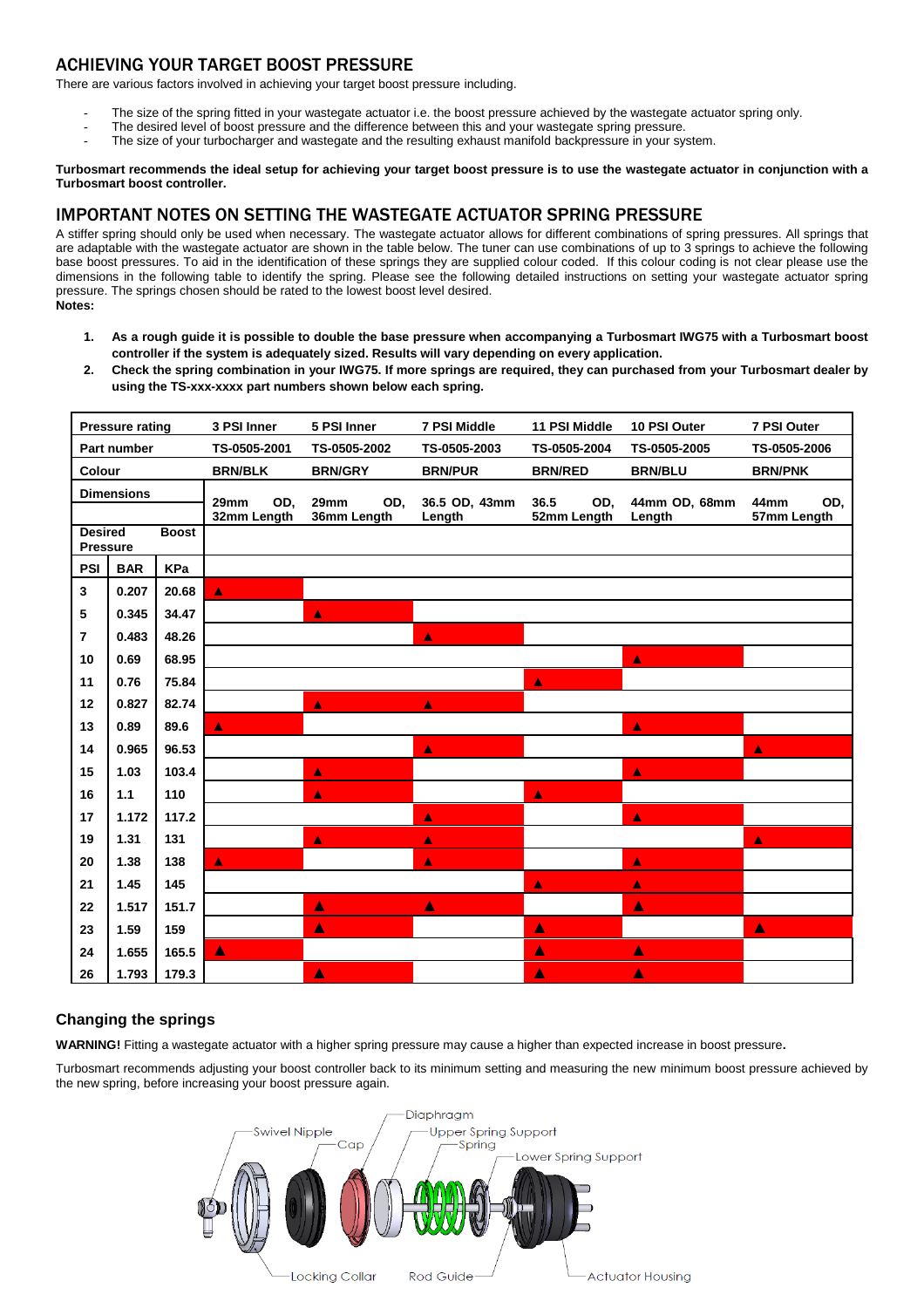**IMPORTANT:** A press or clamping device must be used when removing or installing the collar as clamping the cap down removes the load off the collar from the spring and allows the collar to be removed.

- 1. If the engine has been running, allow it to cool down before removing the actuator from its bracket.
- 2. Use a press or a vice to clamp down the cap to the body and remove collar.
- 3. Remove the actuator from the clamping device carefully as the cap is under spring load.
- 4. Remove cap, diaphragm and upper spring support with rod.
- 5. Change the springs making sure that they sit in the right grooves in the lower spring support
- 6. Reassemble in reverse order. Ensure that the diaphragm is installed in the centre of the upper spring support and when installing the cap, make sure that the cap and diaphragm are centred and that the locating notches on the cap match the cut-outs in the lower housing.



# NOTES ON BOOST CONTROL HOOKUP

**WARNING!** Changing your connection method can cause a higher than expected increase in boost pressure. Turbosmart recommends adjusting your boost controller back to its minimum setting and measuring the new minimum boost pressure achieved by the new setup before increasing your boost again.

#### **Basic setup**

If no boost controller is being used connect the **BOOST PRESSURE ONLY SOURCE** to the wastegate actuator pressure nipple as shown.

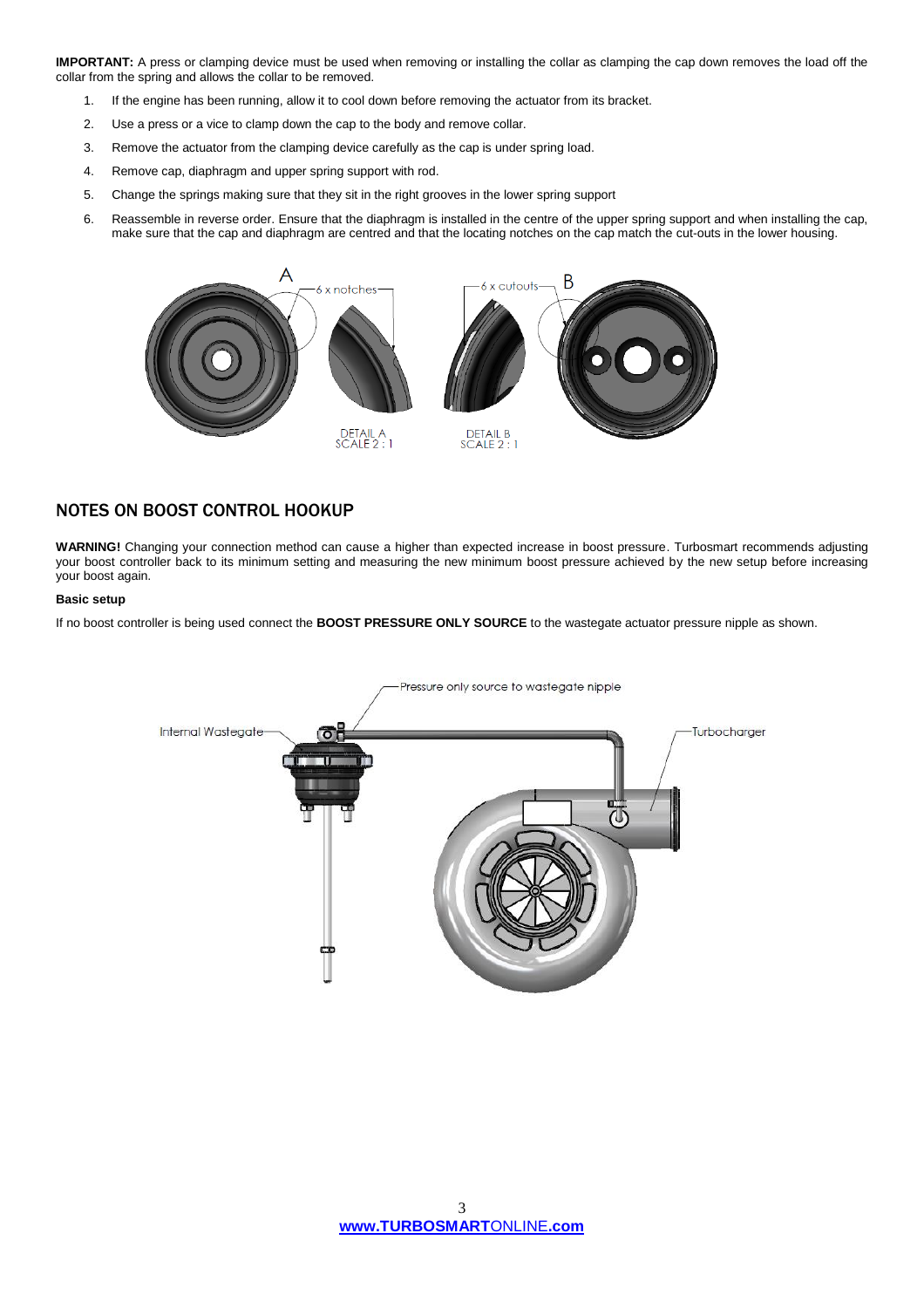Note: Some vehicles are fitted with a "tee" type inlet port on the for the internal waste gate actuator. In such applications, when upgrading to a Turbosmart IWG75, use a hose tee-piece to supply a pressure signal to both the internal wastegate actuator and the factory 2 port boost solenoid.



### Boost Tee setup

When using your wastegate actuator in conjunction with a Turbosmart Boost Tee, fit the controller between the boost pressure source and pressure nipple as shown. Ensure the arrow on the Boost Tee is pointing in the direction illustrated. **Refer to the instructions supplied with your Boost Tee for further detail if necessary.** 

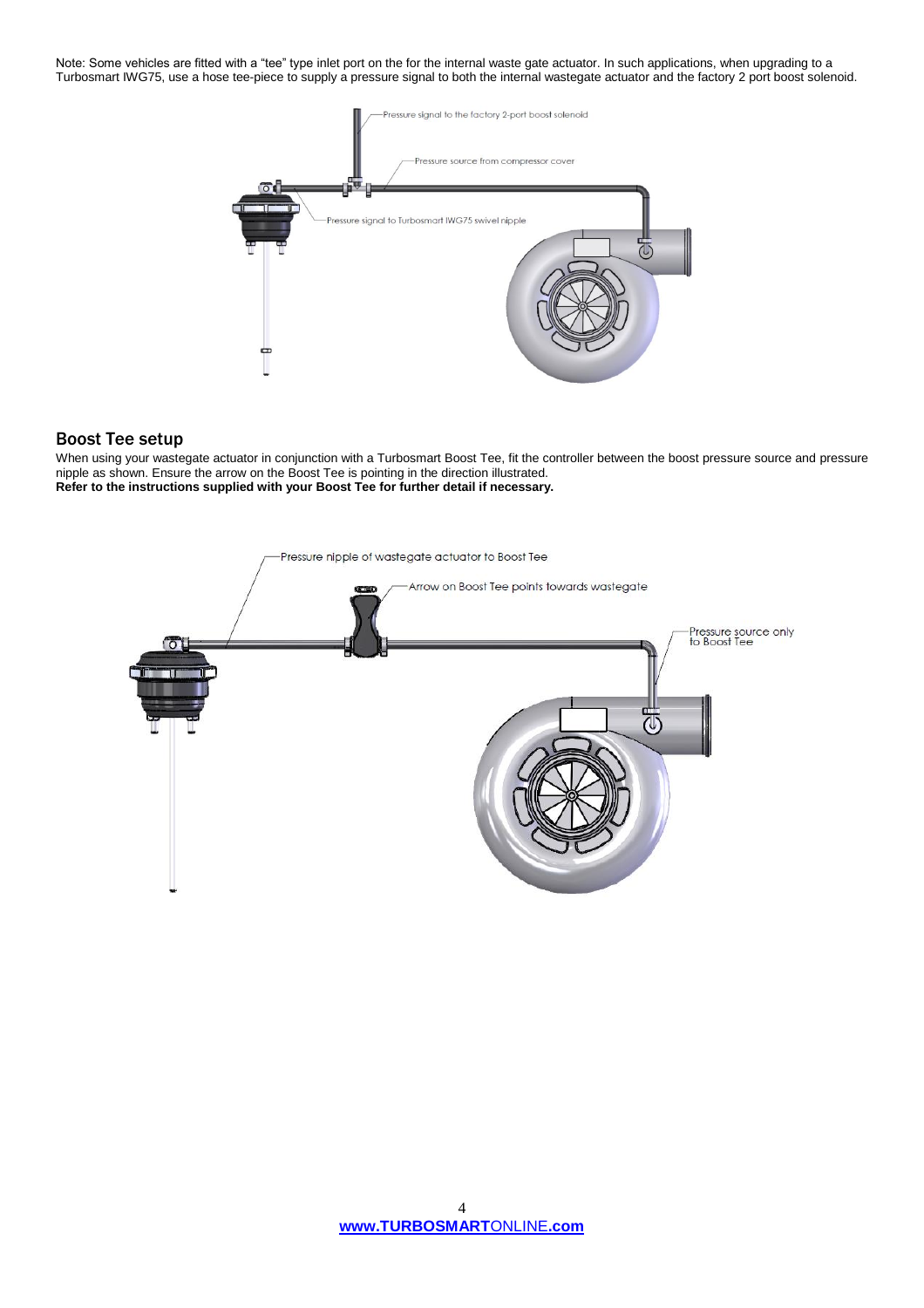## **E-Boost connection methods**

Turbosmart recommends using the wastegate actuator in conjunction with the Turbosmart E-Boost.

### **E-Boost connection Method**

- Port 1 of solenoid vent to atmosphere
- Port 2 of solenoid to pressure nipple of wastegate actuator
- Port 3 of solenoid to **Pressure only source**